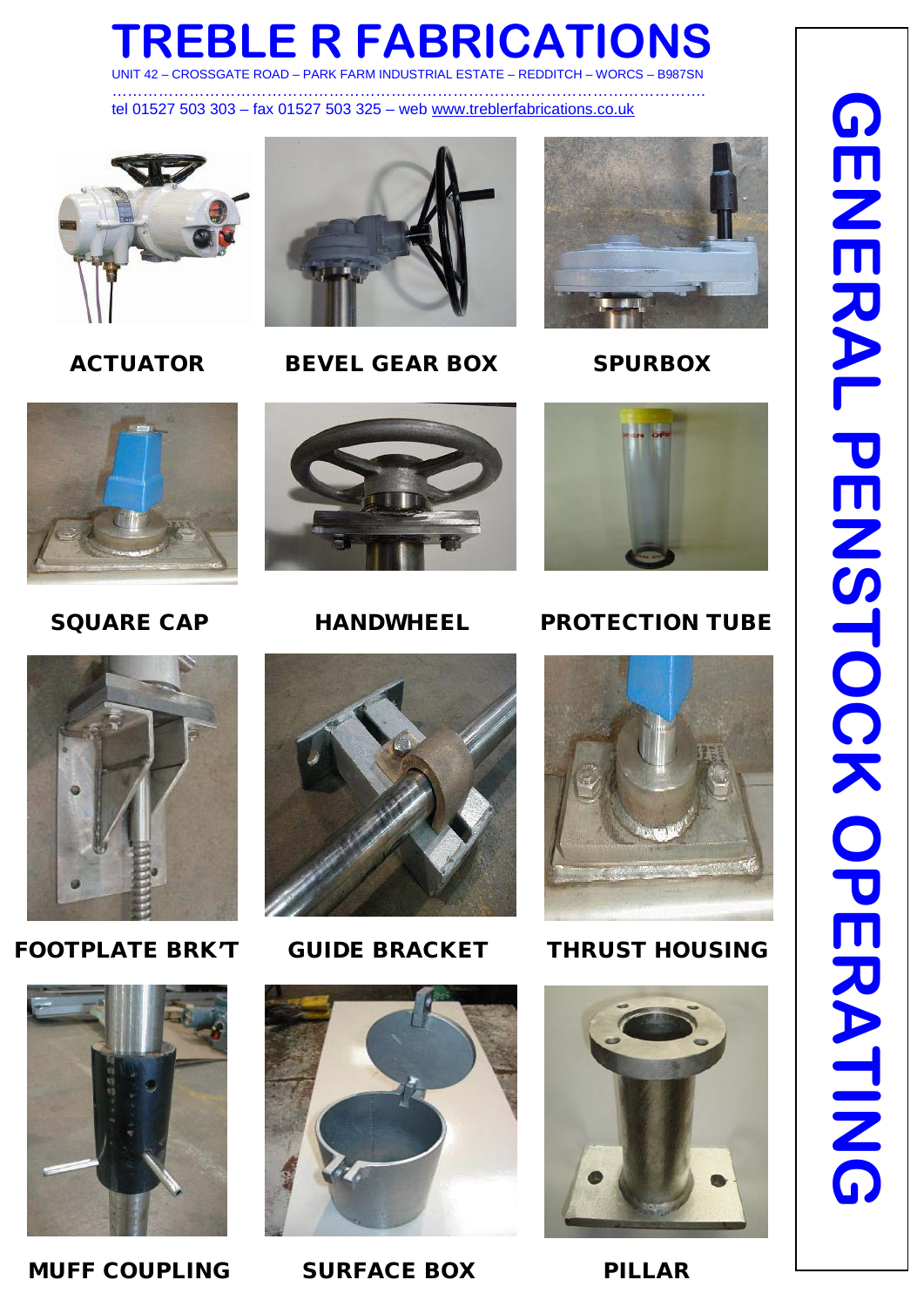# **Operating Gear**

All penstock gates require opening and closing by a connecting spindle and operating device.

This can be either mounted direct to frame or remotely at coping level.

The operating device can be either of the following :

- . Square Cap
- . Handwheel
- . Electric Actuator
- . Bevel or Spur Gearbox
	- . Hydraulic or Pneumatic Cylinder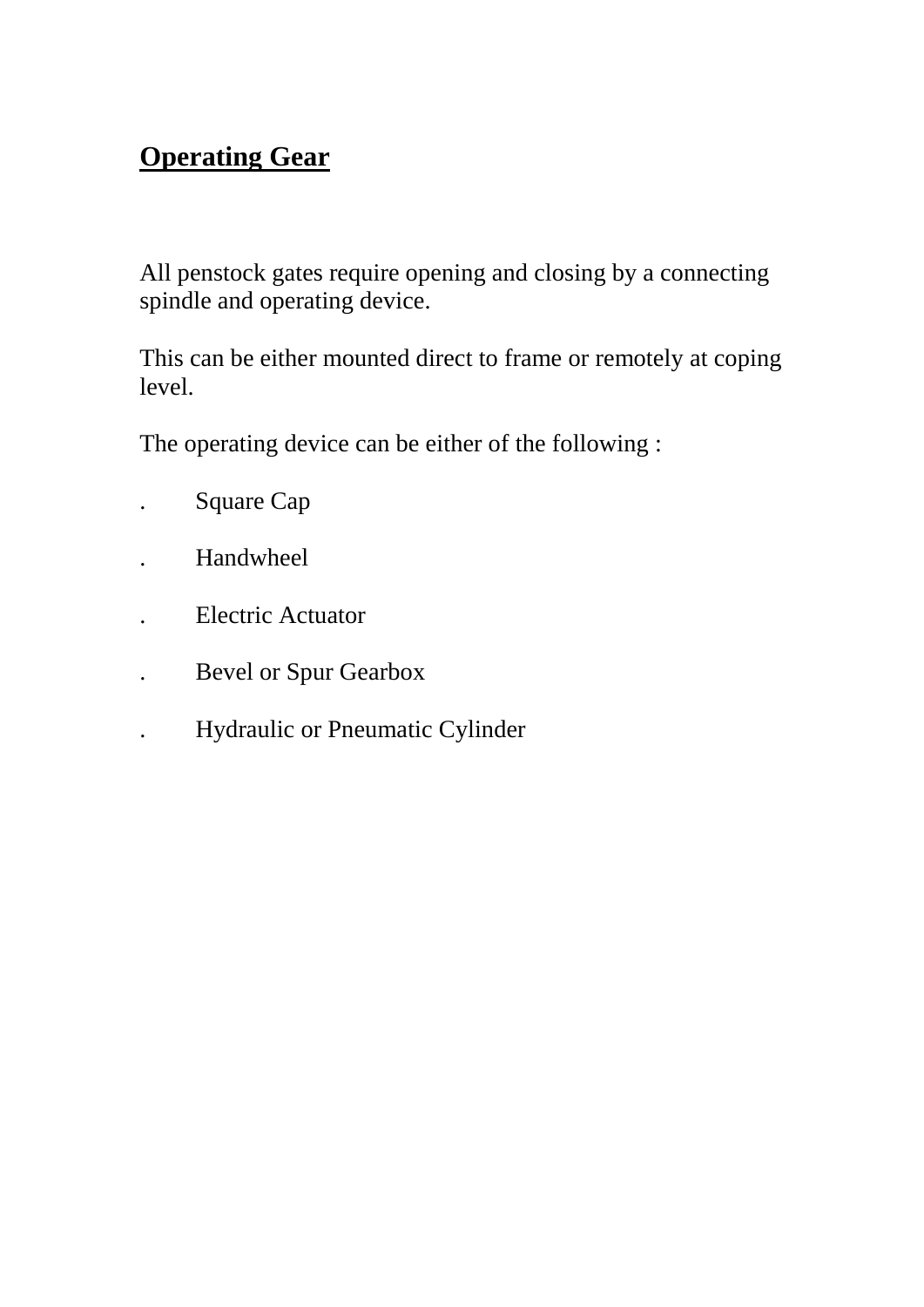# **NON-RISING STEM APPLICATIONS**



Operation for Non-Rising stem applications.

This series provides an extensive range of operating equipment for Non-Rising Stem applications for use with Penstocks and a wide selection of valves.

The operating equipment illustrates typical applications and can be configured to satisfy specific requirements.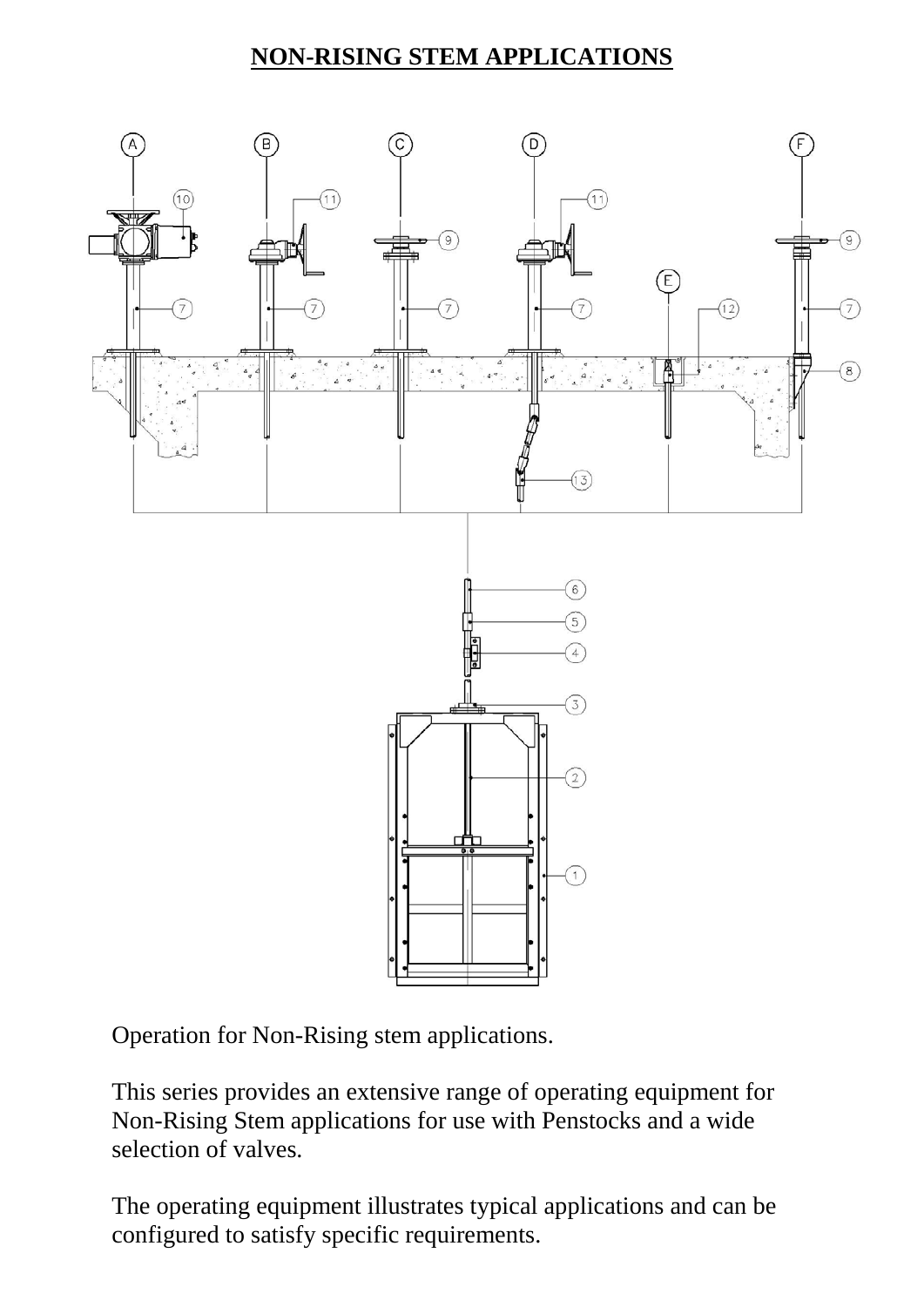# **Operating Equipment: Non-Rising Stem Applications**

# *Option Description*

- **A** Electric Actuator on a floor pillar
- **B** Bevel Gearbox on a floor pillar
- **C** Handwheel assembly on a floor pillar
- **D** Bevel gearbox on a floor pillar with universal couplings
- **E** Adapter square for tee key operation in surface box
- **F** Handwheel assembley on a coping bracket

# *Item Description*

- 1 Penstock Unit
- 2 Non-rising Stem
- 3 Thrust Assembly
- 4 Adjustable Guide Bracket
- 5 Muff Coupling
- 6 Extension Stem
- 7 Pillar
- 8 Coping Bracket (Footplate)
- 9 Handwheel Assembly
- 10 Electric Actuator
- 11 Bevel Gearbox
- 12 Adapter Square
- 13 Universal Coupling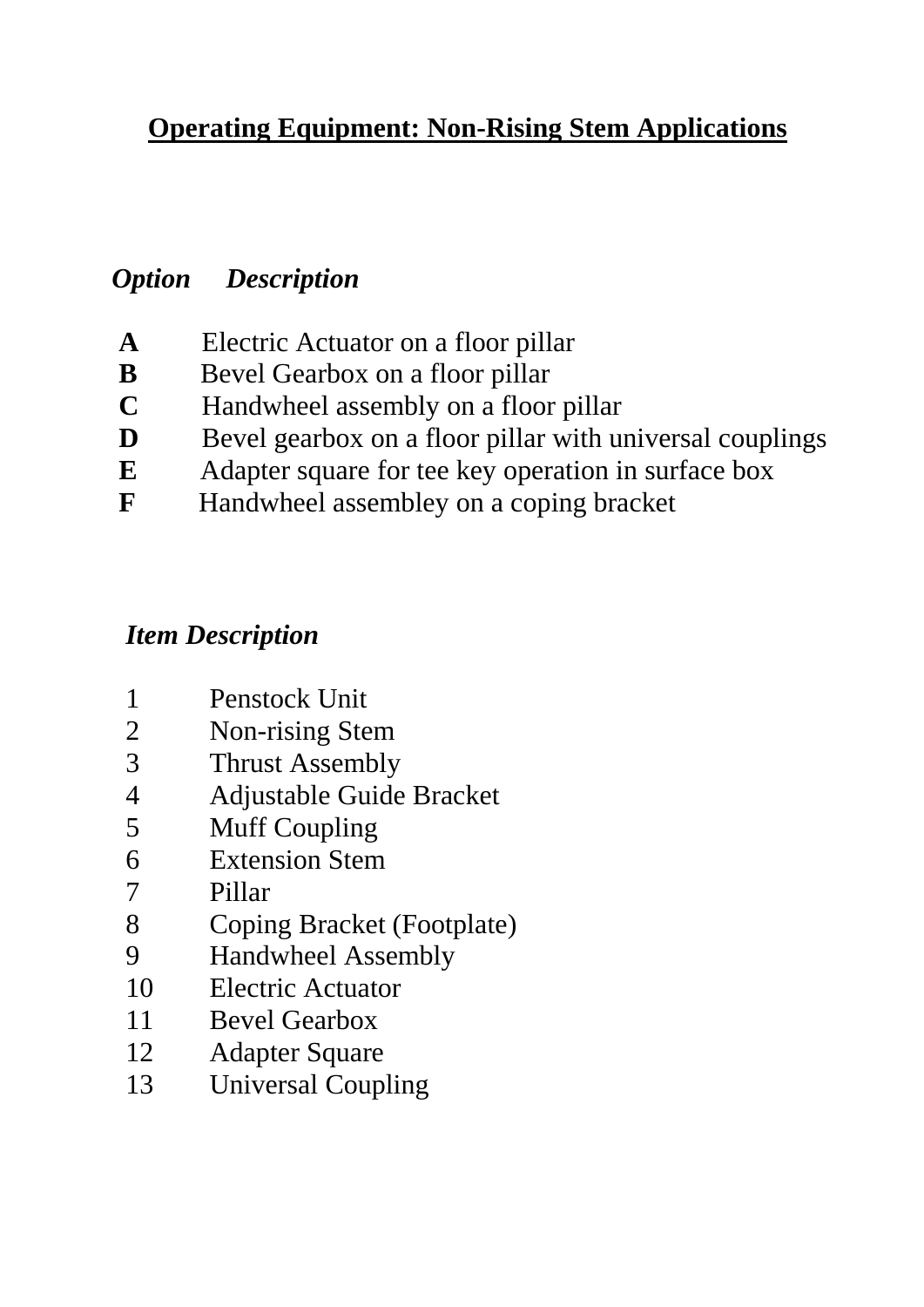# **RISING STEM APPLICATIONS**



Operation for Rising Stem Applications.

This series provides an extensive range of operating equipment for Rising Stem Applications for use with Penstocks and a selection of Valves.

The operating equipment illustrates typical applications and can be configured to satisfy specific requirements.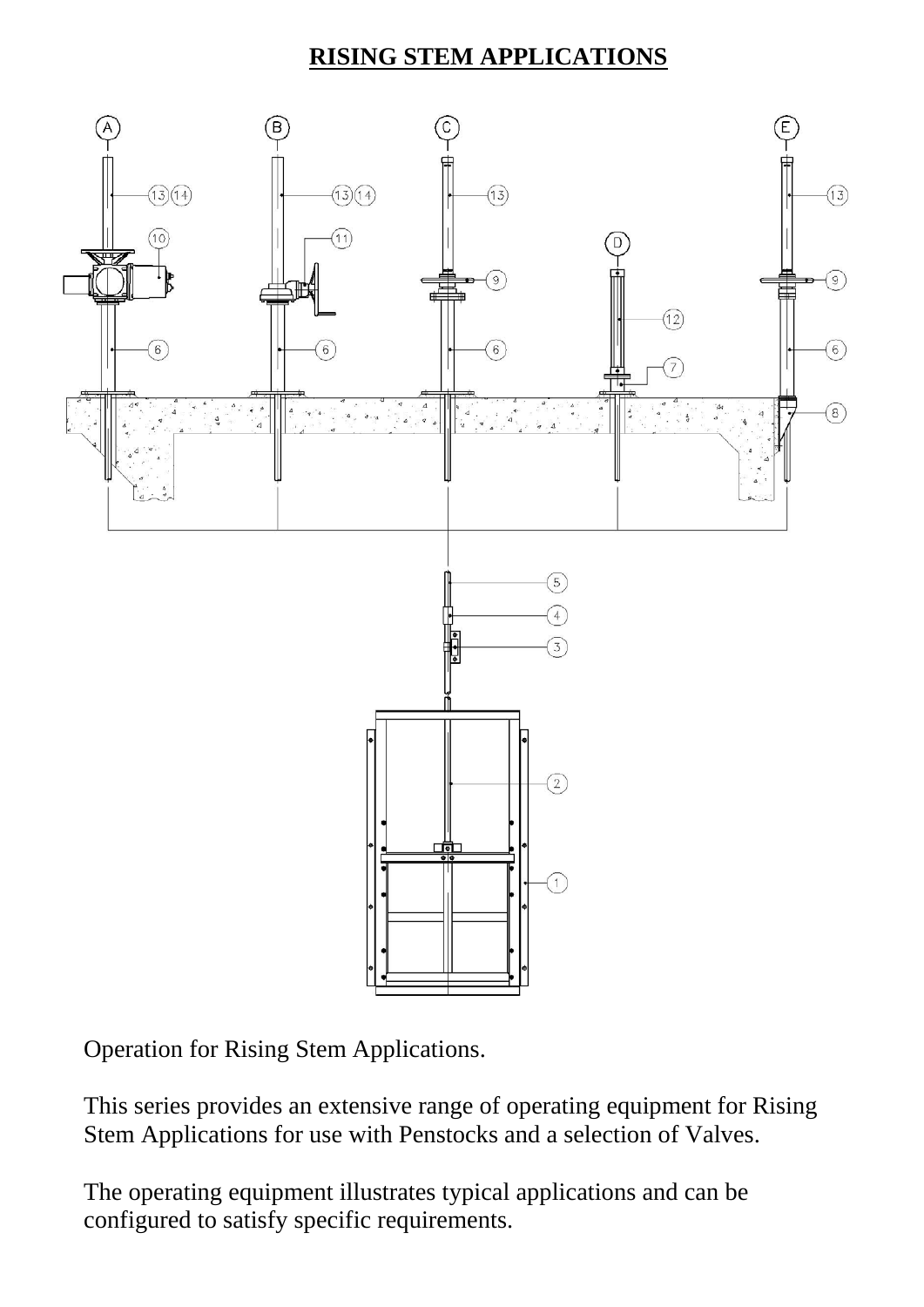# **OPERATING EQUIPMENT: RISING STEM APPLICATIONS**

# *Option Description*

- **A** Electric Actuator on with clear polycarbonate or steel protection tube on a floor pillar
- **B** Bevel Gearbox with clear polycarbonate or steel protection tube on a floor pillar
- **C** Handwheel and thrust assembly with clear polycarbonate protection tube on a floor pillar
- **D Hydraulic or pneumatic linear actuator on a floor pillar**
- **E** Handwheel and thrust assembly with clear polycarbonate protection tube on a floor pillar

# *Item Description*

|                | Penstock Unit                        |
|----------------|--------------------------------------|
| 2              | Lower rising Stem                    |
| 3              | Adjustable Guide Bracket             |
| $\overline{4}$ | <b>Muff Coupling</b>                 |
| 5              | <b>Upper rising Stem</b>             |
| 6              | Pillar                               |
| 7              | <b>Short Floor Stool</b>             |
| 8              | Coping Bracket (Footplate)           |
| 9              | <b>Manual Thrust Assembly</b>        |
| 10             | <b>Electric Actuator</b>             |
| 11             | <b>Bevel Gearbox</b>                 |
| 12             | Linear Actuator                      |
| 13             | <b>Polycarbonate Protection Tube</b> |
| 14             | <b>Steel Protection tube</b>         |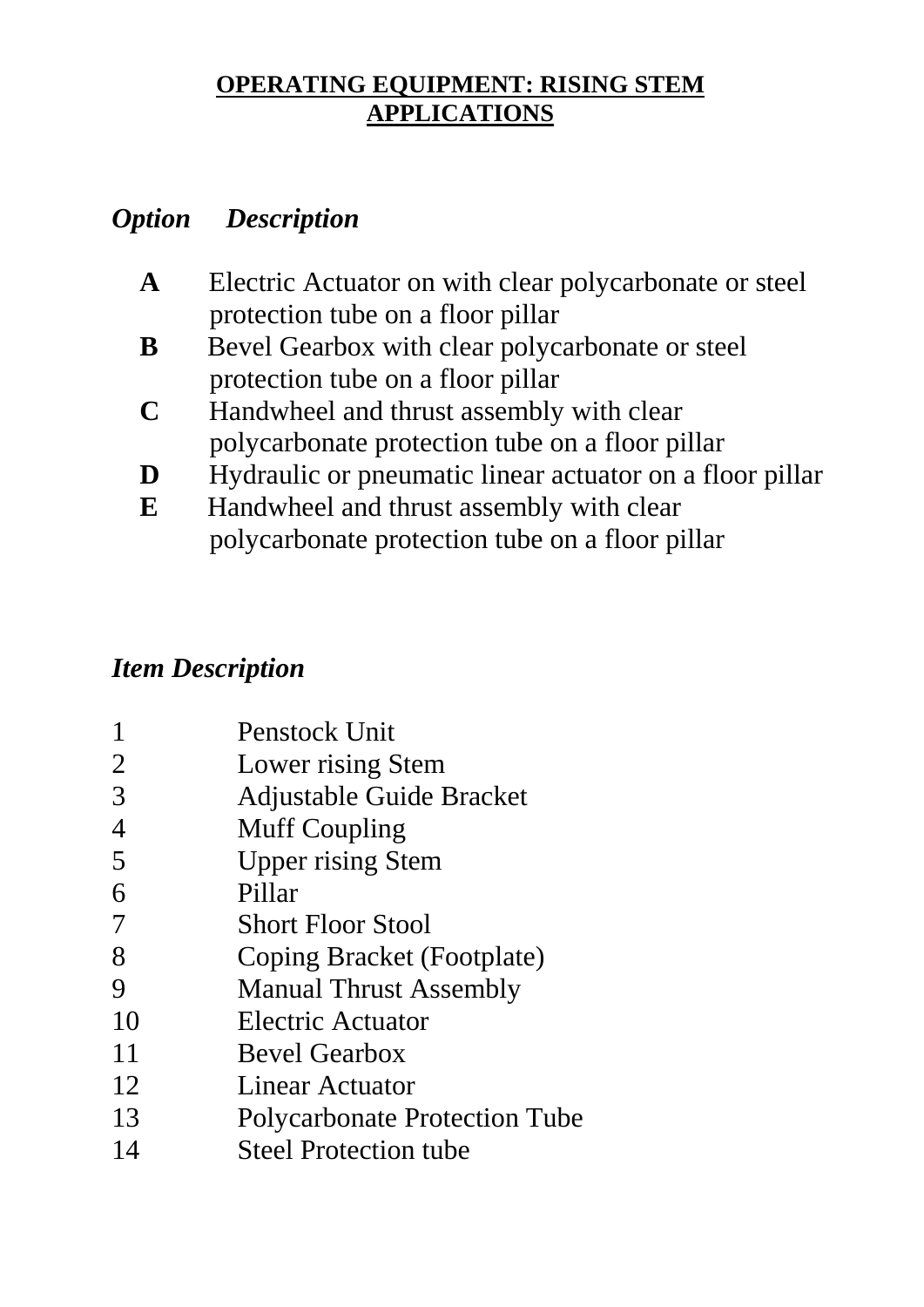### **Penstocks/Sluice Gates**

#### **TECHNICAL DETAILS AND SPECIFICATIONS**

#### *Civil Work Loading*

The thrust generated during opening or closing of the penstock can be transferred to the supporting structure in two ways.

- 1. Locally in the penstock
- 2. Remotely at the floor, coping or corbel level.

Thrust tubes can be introduced between the operator and the penstock frame to enable the operating thrust to be transferred to the penstock for remote operation.

For lower operating duties and smaller sized penstocks wall brackets can be supplied to transfer the thrust to the coping. However, for larger and higher duty penstocks we recommend that a corbel is constructed.

#### *Vertical Reactions on Civil Work*

Installations where operating thrust has to be taken at an independent floor pedestal. The concrete corbel or similar structure to which it is attached, must be designed to withstand the maximum forces transmitted to it by the operating gear.

An approximate value for the vertical reaction may be derived from:-

#### $Vr = [A (300H + K)] F x 9.81$

Where  $Vr = V$ ertical reaction  $(N)$ 

- $A = Area of aperture (m<sub>2</sub>)$
- $H =$  Head from invert of door/gate (m)
- $K =$  Penstock/sluice gate factor
- **for manual operation**

or 1.5 for power/gearbox operation.

| Penstock/Sluice Gate Series             | <b>K</b> Factor |
|-----------------------------------------|-----------------|
| <b>Treble R Fabrications Parallel</b>   | 125             |
| <b>Treble R Fabrications Adjustable</b> | 150             |

Thrust calculations for loadings on civil structures can generally be supplied on request.

Note: When an electric actuator is fitted the vertical reaction is based on the rated torque of the actuator.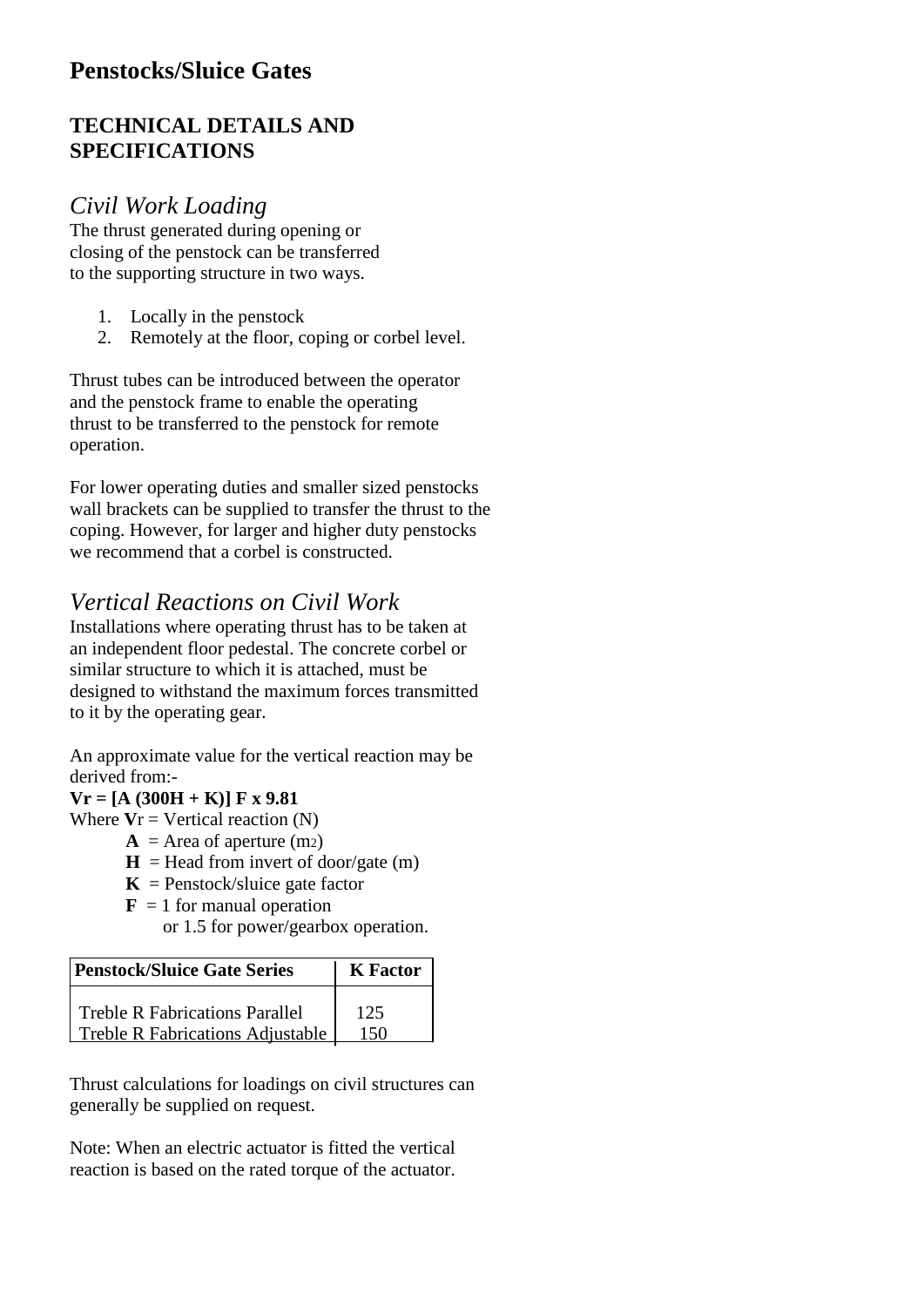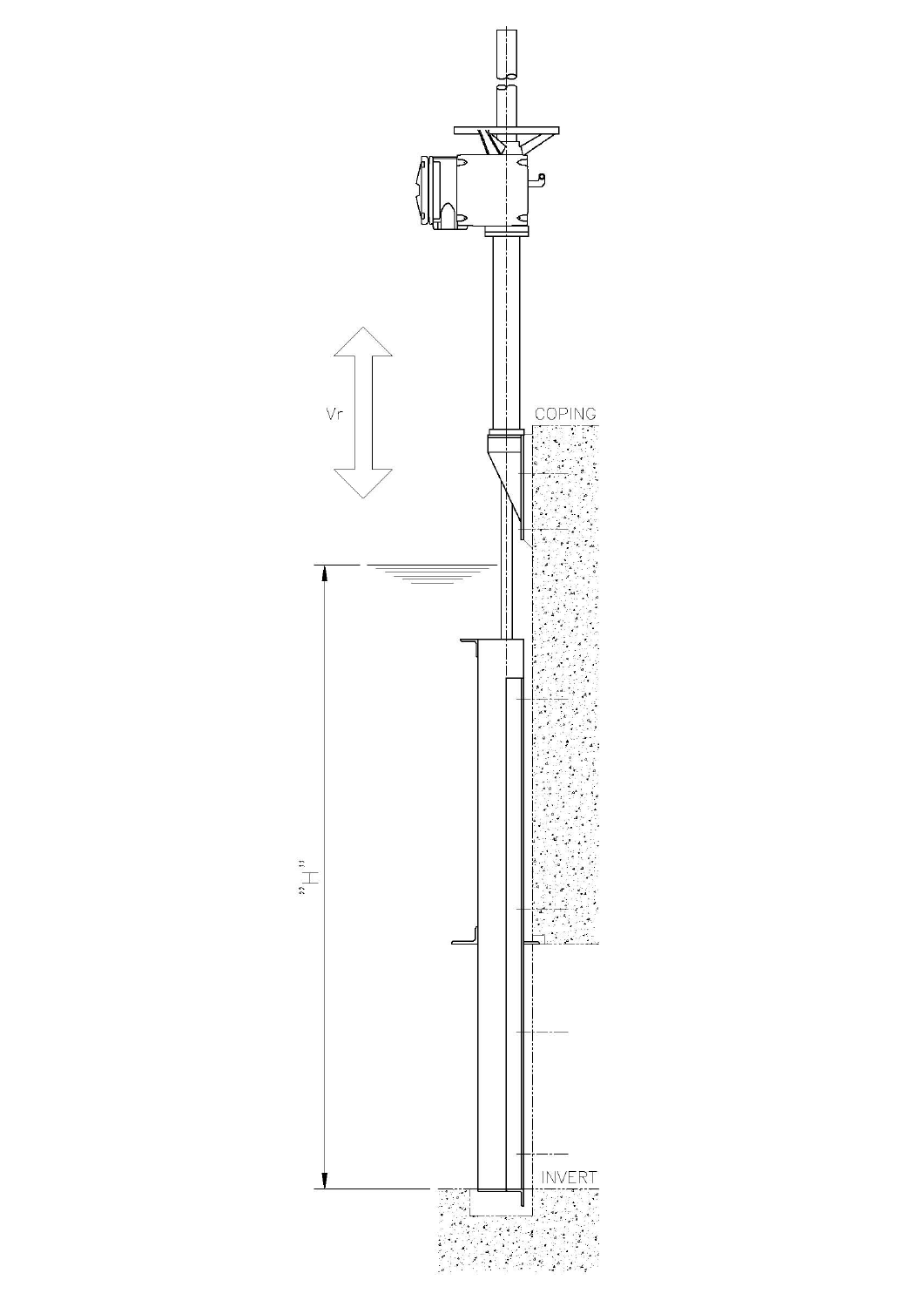#### **Penstocks/Sluice Gates**

#### **TECHNICAL DETAIL AND SPECIFICATION**

#### *Operating Thrust*

The method of calculating the vertical reactions on civil work demonstrated on the previous page is an approximation and satisfactory for the purpose intended. However, calculation of operating torque and thrust must be more precise for determination of actuator or gearbox sizes.

The maximum thrust is required from the operator during off-seating and raising the door; this is due to the frictional effect of the adjusters and lifting the mass of the door and stem.

In closing, or normally the downward movement of the door, the mass of the door and stem act in the direction of the motion and reduce the force required when compared to the unseating condition.

The force required to activate the gate is, in part empirically determined. The mass of the door and stem, the head of water on the door at the centreline of the opening, and the friction of the door against the seats and wedges are required to calculate the force to open the gate. These factors can be presented as follows:-

 $F = 9.81$  [f.A.H. + (1.5 P<sub>1</sub> + P)]…………..(Equation 1)  $F_1 = 9.81$  [f.A.H. +  $(P_1 + P_2)$ ] ……………(Equation 2) Where:

 $F =$  Maximum force (thrust) required to open door, in kilo newtons (KN)

 $F_1$  = Maximum force (thrust) required to close door, In kilo newtons (KN)

 $f =$  Friction factor between the door and seats, 0.25 (resilient seals)

 $A =$  Area of aperture, in metres  $(M)$ 

 $H =$  Head of water at door centreline, in metres  $(M)$ 

 $P_1$ = Mass of door, in tonnes (t)

 $P_2$  = Mass of stem, in tonnes (t)

The friction factor (f) between the door on the seats may be taken as 0.25 for seating and off seating penstocks.

The force to overcome the frictional effect of the wedges is accounted for by empirically assigning a factor of 1.5 to the mass of the door.

The mass of the door can be provided by the penstock manufacturer; however, as stem mass must be estimated in the initial calculation to determine the thrust. Recalculation will be necessary for an accurate thrust value when the stem diameter has been determined.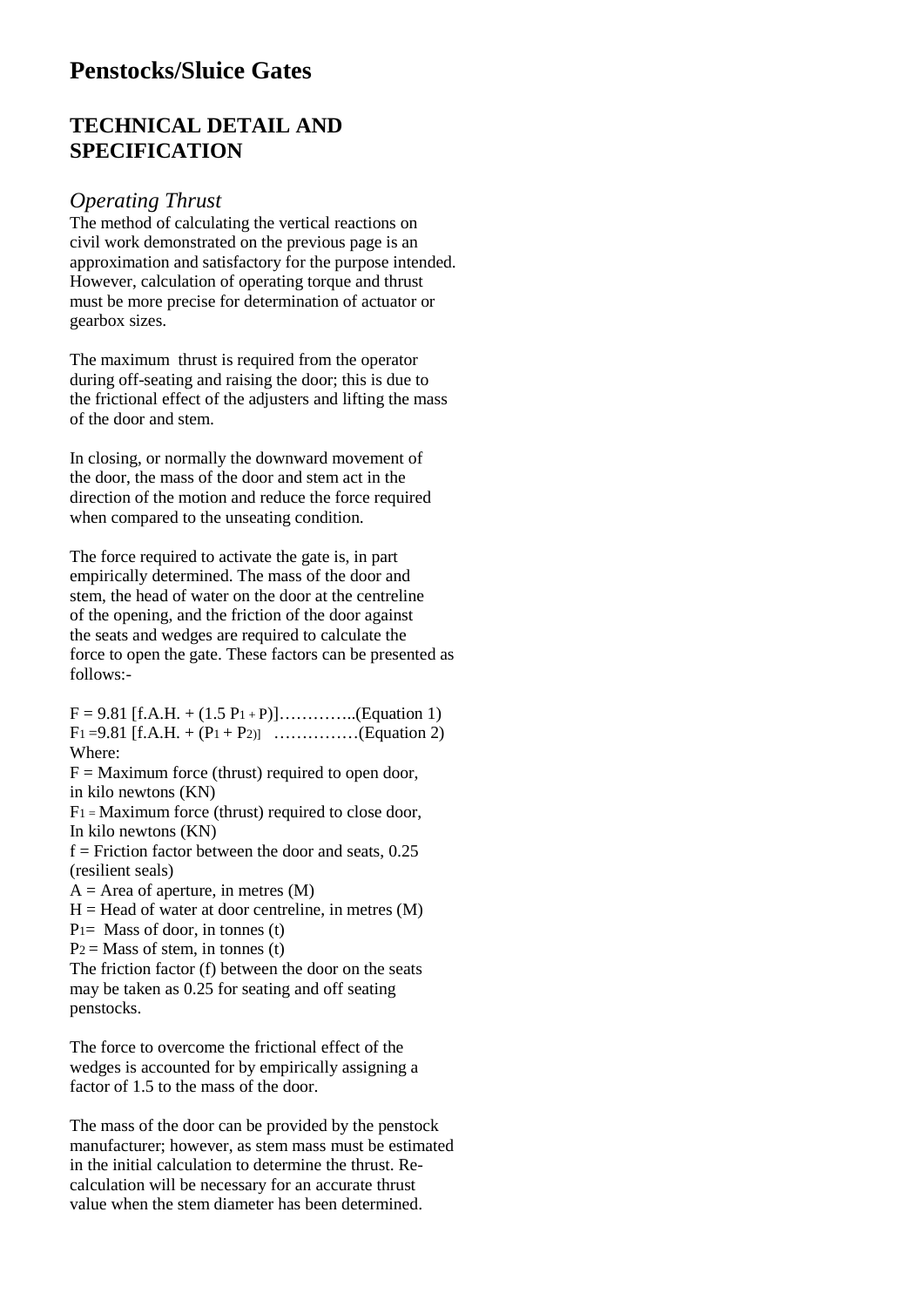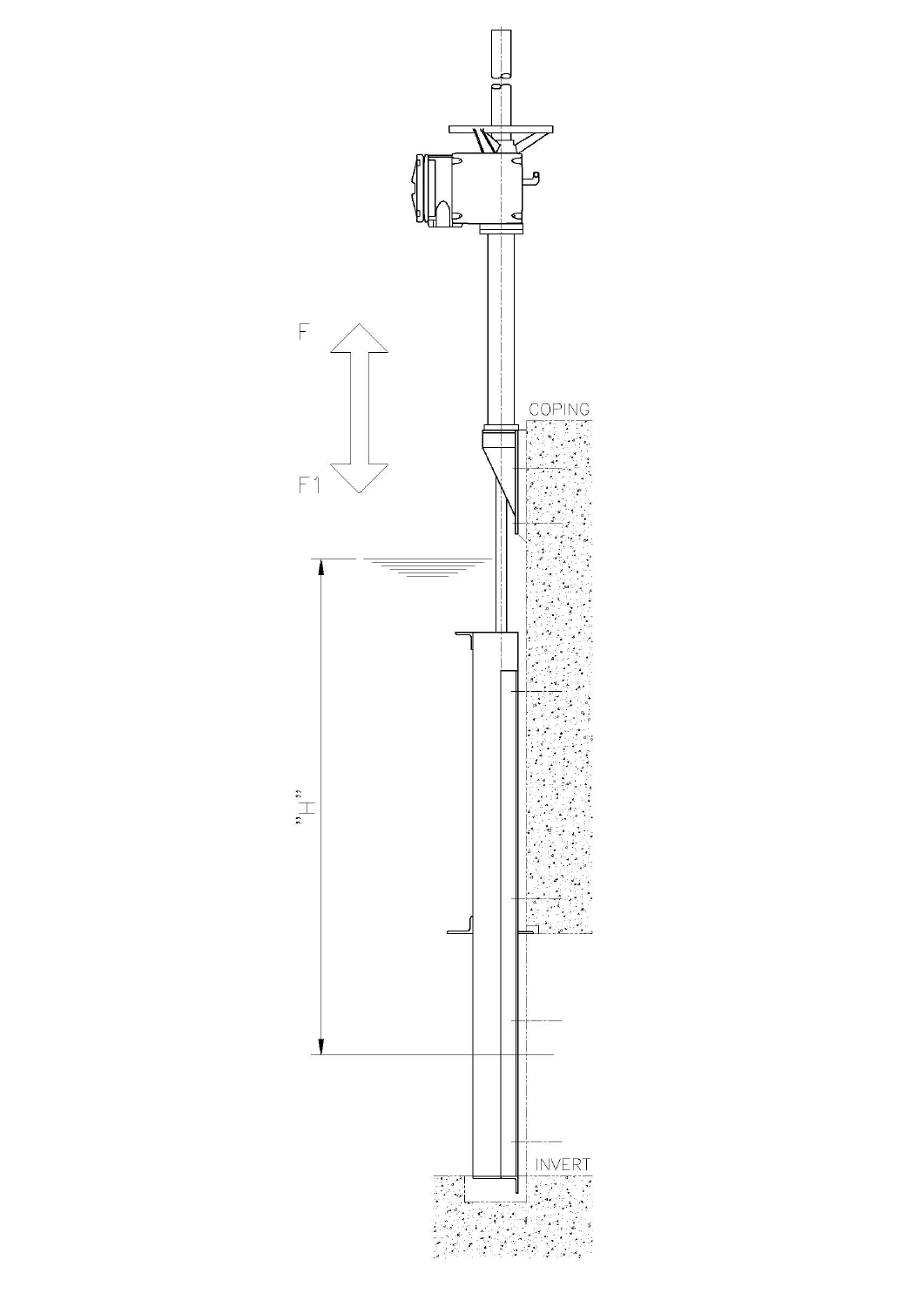### *Penstocks/Sluice Gates*

#### *Determination of Stem Diameter*

Several factors govern the size of electric actuator or gearbox: that is, the thrust, torque, stem diameter etc.

When the operating thrust has been determined the maximum (off-seating) value should be used in the stem diameter calculation.

The basis of the calculation method is the Euler Column Formula for critical buckling load: -

#### **P = C x Pye x Pye x E x A x (r/l)2…………………Equation 3**

Where

- $P = Axial thrust on stem in newtons (N)$
- $C =$  End restraint conditions
- $E =$  Modulus of elasticity in N/mm<sub>2</sub>
- $A = Area of stem in mm<sub>2</sub>$
- $R =$  radius of gyration in mm
- $L =$  length of span between supports in mm

Clearly, the, euler Column Formula, equation 3 in the format presented is unsuitable for stem diameter calculation. However, with transposition and manipulation equation 4 can be derived as follows: -

 $D = \begin{bmatrix} 64 \times P \times L \times L \end{bmatrix}$  **[**C x Pye x Pye x Pye x E **] ]** 0.25 ………………….**Equation 4**

Where

 $D =$ Stem diameter in mm

 $P = Axial$  thrust on stem in Newton (N)

 $C =$  End restrain conditions, as value of 2 is recommended

 $l =$  unsupported length in mm

 $F = Factor$  of safety (minimum of 5 recommended)

 $E =$  Modulus of elasticity in N/mm2

Equation 4 will provide a theoretical stem diameter. However, for practical purposes the next largest bar size available should be used.

The stem slenderness ration must be less than  $200$  (.SR  $\lt$  200), this can be established using equation 5.

Unsupported length  $=$ Slenderness ration  $(SR)$  = radius of gyration r D 1 or 41 …………………………………………………………..**Equation 5** D

The radius gyration 4 is valid for circular sections